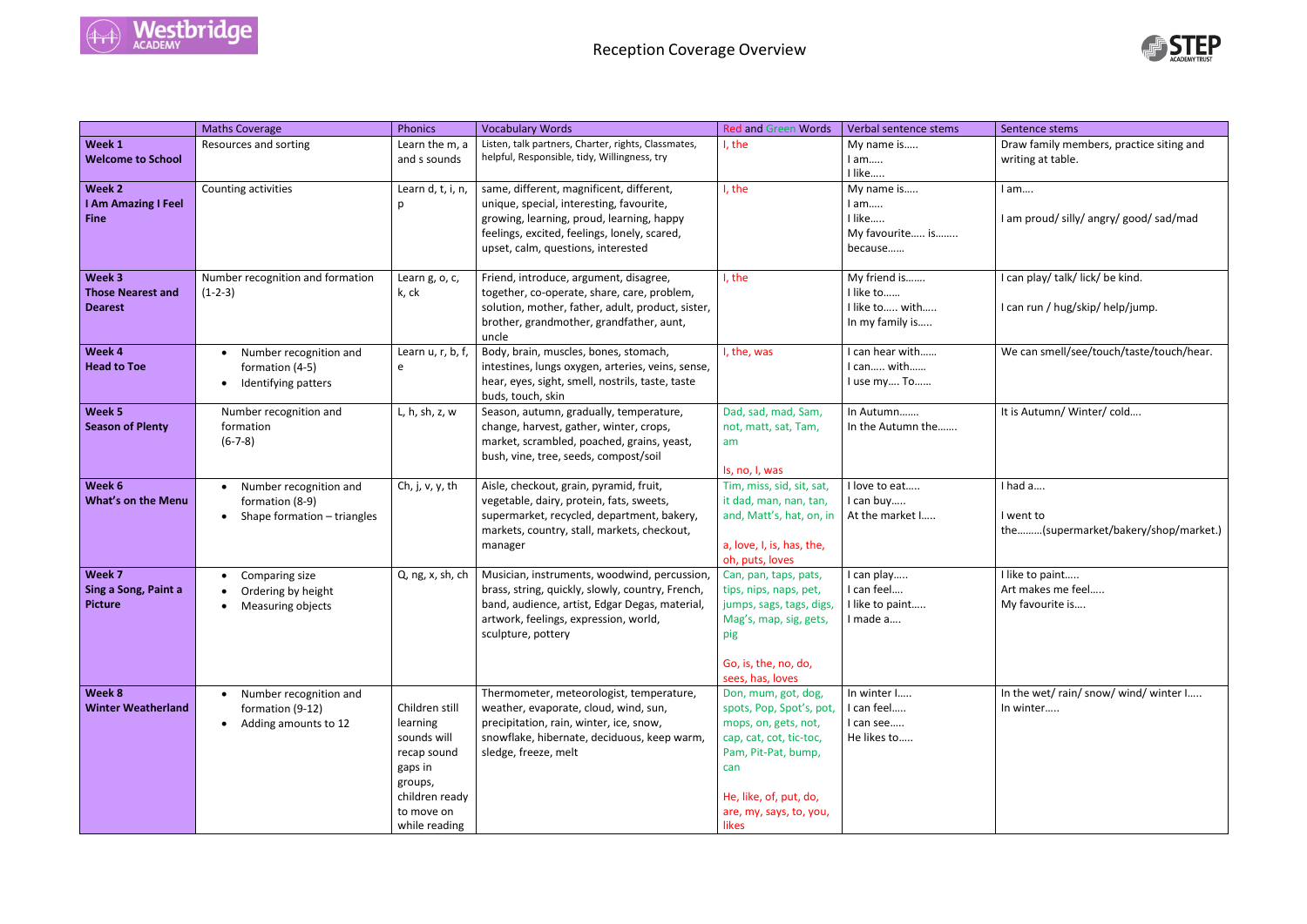

## Reception Coverage Overview

|                                                 |                                                                                                                         | will learn new<br>sounds:   |                                                                                                                                                                                                                                       |                                                                                                                                                                                                                                                                 |                                                                                                                                 |
|-------------------------------------------------|-------------------------------------------------------------------------------------------------------------------------|-----------------------------|---------------------------------------------------------------------------------------------------------------------------------------------------------------------------------------------------------------------------------------|-----------------------------------------------------------------------------------------------------------------------------------------------------------------------------------------------------------------------------------------------------------------|---------------------------------------------------------------------------------------------------------------------------------|
|                                                 |                                                                                                                         |                             |                                                                                                                                                                                                                                       |                                                                                                                                                                                                                                                                 |                                                                                                                                 |
|                                                 |                                                                                                                         | Ed,a-e, ee                  |                                                                                                                                                                                                                                       |                                                                                                                                                                                                                                                                 |                                                                                                                                 |
| Week 9<br>Day and Night, Dark<br>and Light      | Number recognition and<br>formation (13-14)<br>Comparing amounts from 1<br>to 12 (more than and less<br>than)<br>Volume | i-e, o-e, oo, a,<br>c (ice) | Earth, provides, energy, solar energy, moon,<br>crater, daytime, night-time, space, orbit,<br>opposite, different, easy, difficult, young, old,<br>brave, cowardly, related                                                           | Kim, pack, sack, sick,<br>sock, up, kicks, picks,<br>frog, jumps, cup, dug,<br>tugs, mud, must, suds,<br>sun, him, yells, pup<br>She, with, put, says,                                                                                                          | In the dark we<br>In the light we can                                                                                           |
|                                                 |                                                                                                                         |                             |                                                                                                                                                                                                                                       | sees, does, that, oh,<br>good, likes, puts                                                                                                                                                                                                                      |                                                                                                                                 |
| <b>Words and Roads</b><br><b>Take us Places</b> | Number recognition and<br>formation (11-15)<br>Counting to 15                                                           | C (ice), ou, ay,<br>ea      | Communicate, language, feelings,<br>communication, sign language, deaf, list,<br>recipe, right, respect, transport, trip,<br>transportation, imaginary, seaside, travel,<br>vehicles, airship, limousine, mother's day,<br>appreciate | Bad, back, bit, but, big,<br>sobs, Tubb, Tubb's,<br>bats, fun, cubs, bugs,<br>fat, fits, fib, fin, fun,<br>puffs, off, sand, did,<br>puff                                                                                                                       | When we are on the<br>pavement we must<br>To stay safe we<br>I would drive a because<br>You can get to by<br>I get to school by |
|                                                 |                                                                                                                         |                             |                                                                                                                                                                                                                                       | Be, me, have, play,<br>ow, want, saw, see,<br>they, she, that                                                                                                                                                                                                   |                                                                                                                                 |
| <b>Safe and Sound</b>                           | Number bonds - 4<br>Number Bonds - 5<br>Number Bonds - 6                                                                | Or, ie, -y, oy,<br>er       | Neighbourhood, community, post office,<br>postal worker, dentist, dental surgery,<br>neighbours, co-operate, togetherness, helpful,<br>firefighter, 999, police officer, traffic, road<br>signs, helmet, pavement, playground, park   | Ben, mess, begged,<br>nest, pecked, pond,<br>bed, ten, eggs, fed,<br>Meg's, Peg's, ducks,<br>set, last, picnic,<br>basket, unpacked,<br>filled, stopped, log,<br>Bill's, lost, Bob's, led,<br>lot, leg                                                          | To stay safe you must<br>You must never<br>Always remember to                                                                   |
|                                                 |                                                                                                                         |                             |                                                                                                                                                                                                                                       | For, may, or, said,<br>loved, o.k, ate, her,<br>we, this, are, was                                                                                                                                                                                              |                                                                                                                                 |
| <b>Buggy about Spring</b>                       | Number recognition and<br>formation (16-20)<br>Subtraction up to 6<br>Introduction to halving                           | Ue, ai, igh,<br>ow, ed/ing  | Insects, characteristics, ants, habitat,<br>entomologist, head, thorax, abdomen, cricket,<br>grasshopper, arachnid, tarantula, spring,<br>rainbow, flowers, temperature, bloom, grow,<br>born, hatch                                  | Hugged, lots, sell,<br>tossed, ham, hot,<br>muffins, yum, Hank's,<br>rocks, had, hat, hut,<br>hit, rabbit, Hank's, red,<br>him, Rob's, hugged,<br>rag, rug, rid, ran,<br>tipped, run<br>Give, I'll, your, were,<br>his, hard, day, out,<br>gave, that, his, saw | In the spring I<br>The trees in the spring<br>My favourite insect is<br>Because                                                 |
| <b>City Gardens and</b>                         | Recap number bonds (2-6)                                                                                                | Ed/ing, aw, oi,             | Plants, seeds, soil, grow, fruit, vegetable,                                                                                                                                                                                          | Needs, geese,                                                                                                                                                                                                                                                   | On the farm                                                                                                                     |
| <b>Country Farms</b>                            | Number bonds-10                                                                                                         | oa, ur                      | suburban, urban, strawberries, tomato, farm,                                                                                                                                                                                          | grandad, seemed,                                                                                                                                                                                                                                                |                                                                                                                                 |



| In the dark we<br>In the light we can                                                                                           | I like because<br>I am tall/short/happy                                           |
|---------------------------------------------------------------------------------------------------------------------------------|-----------------------------------------------------------------------------------|
| When we are on the<br>pavement we must<br>To stay safe we<br>I would drive a because<br>You can get to by<br>I get to school by | I talk to<br>I phone<br>I can post a letter to<br>I speak to                      |
| To stay safe you must<br>You must never<br>Always remember to                                                                   | The fireman/postman/doctor/vet/policeman<br>is<br>Acan keep us safe by            |
| In the spring I<br>The trees in the spring<br>My favourite insect is<br>Because                                                 | (writing about minibeasts using red words)<br>I'll give you a bee/snail/ant.      |
|                                                                                                                                 | On Monday/Tuesday/Wednesday (diary<br>writing) I gave                             |
| On the farm                                                                                                                     | (writing about flowers, what you would<br>need in the garden, what a plant needs) |